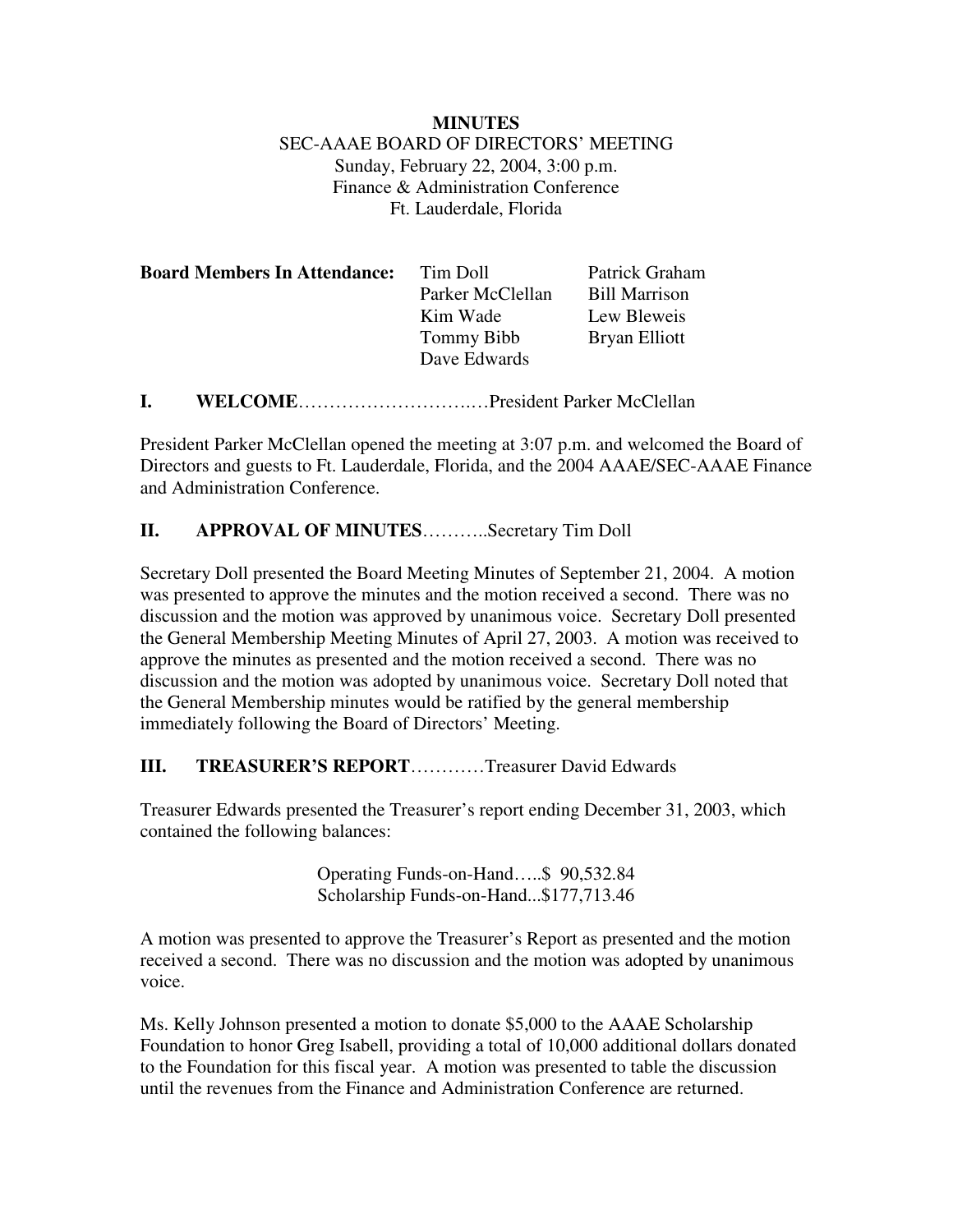The motion received a second, there was no further discussion and the motion was adopted by unanimous voice.

Treasurer Edwards presented the draft budget for 2004-2005. Following discussion, a motion was presented to revise the budget to include a \$3,000 annual increase for the executive secretary beginning March 1, 2004 and an annual CPI adjustment starting in Fiscal Year 2005. The adjustment is to be based on the CPI for the location the executive secretary resides in. The motion received a second, there was no further discussion and the budget was adopted by unanimous voice.

Treasurer Edwards reported that the certified public accounting firm of Foti, Flynn, Lowen and Company had completed its audit for the 2002-2003 fiscal year. A copy of the report was made available and a motion was presented and seconded to receive and file the report. Following little discussion, the motion was adopted by unanimous voice. A question arose regarding Note 4 of the report. Mr. Brammer was instructed to contract the auditor and have them clarify the note.

# **IV. COMMITTEE REPORTS**:

# **EXECUTIVE SECRETARY REPORT**……Bob Brammer

Mr. Brammer had nothing to report at this time.

#### **2004 FINANCE and ADMINISTRATION**

**CONFERENCE**………………………………....Michael Laven, Co-Chairman Chris Brown, Co-Chairman

President McClellan reported that the attendance for this year's Finance and Administration was down considerably but corporate sponsorships had remained stable.

#### **2004 SEC-AAAE ANNUAL CONFERENCE**………………………………...Frank Miller, Chairman

In Mr. Miller's absence, Mr. Patrick Graham noted that the 2004 SEC Annual Conference would be held in Pensacola, Florida, on April 25-27, 2004, at the Hilton Garden Inn on the beach. Room rates are approximately \$125 to \$155 nightly. Registration will be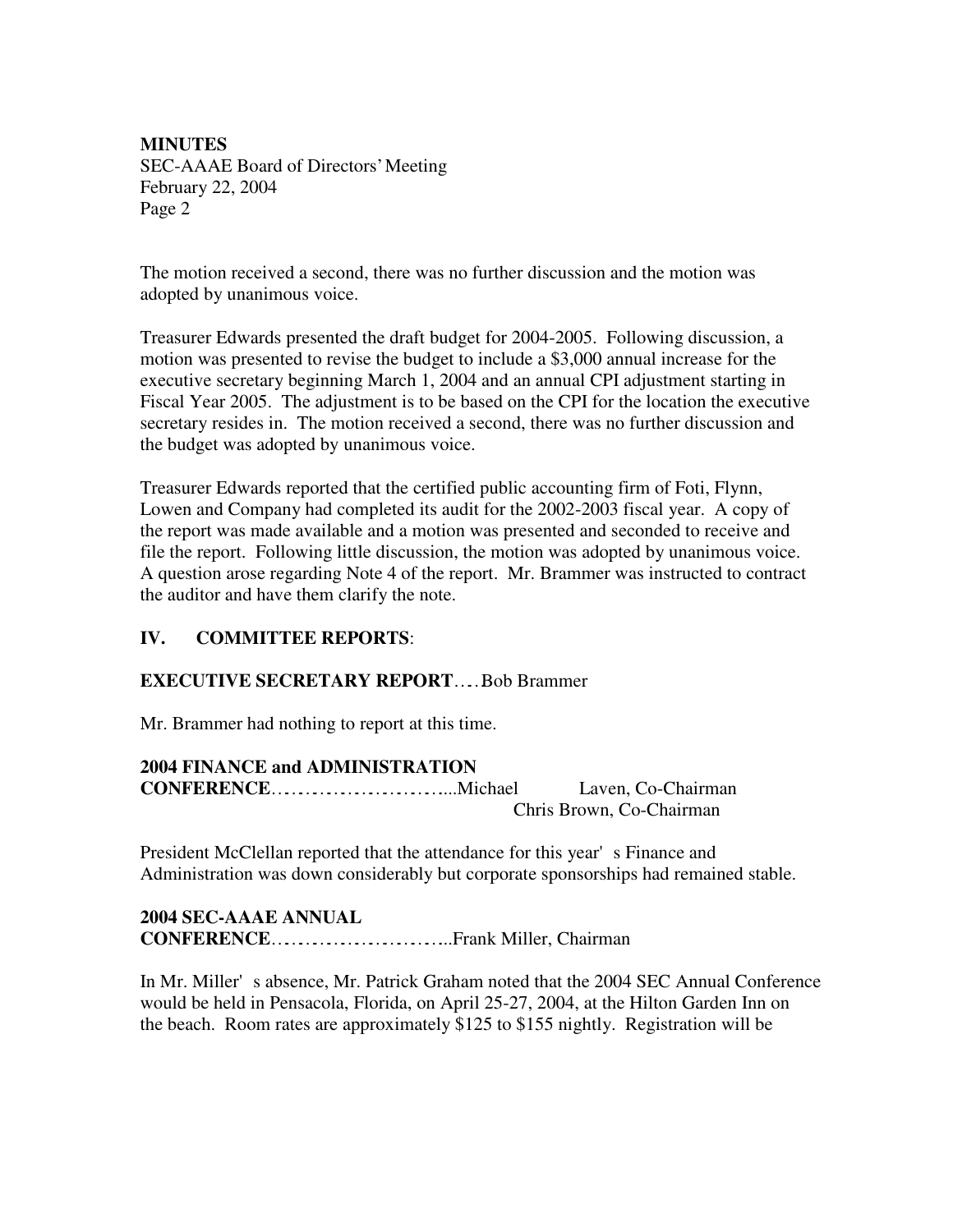approximately \$275. Conference rates will also be available on the Friday and Saturday prior to the conference. The Program and Finance Committees have been formed and those processes are well underway. Mr. Graham noted that the individuals charged with obtaining sponsorships for the Conference should proceed post haste.

#### **MEMBERSHIP COMMITTEE**……………….Charles Henderson, Co-Chairman Kim Wade, Co-Chairman

Mr. Henderson was not in attendance. Ms. Wade reported 42 new members have been secured for the organization thus far this year.

**PROFESSIONAL EDUCATION**………………Wayne Shank, A.A.E., Chairman

Mr. Shank was not in attendance and no oral exams were reportedly taking place during this conference. Mr. Tommy Bibb noted that there may be two or three individuals tested in Pensacola and 10-12 were preparing for the oral interview.

#### **MENTORING SUB-COMMITTEE**……………Tommy Bibb, Chairman

Mr. Bibb reported Mr. Shank has a Board of Examiners meeting in a few weeks and a new list of candidates will be available after that meeting. This committee will be "kick started" shortly thereafter. Mr. Bibb also offered a discussion on incentive programs that were receptive to the Board of Directors.

# **GENERAL AVIATION COMMITTEE**……….Bill Marrison, Co-Chairman Nina Demeo, Co-Chairman

Mr. Marrison and Ms. Demeo had nothing to report at this time.

# **SCHOLARSHIP COMMITTEE**………………Ken Spirito, A.A.E., Co-Chairman Lew Bleiweis, A.A.E., Co-Chairman

Mr. Bleiweis noted that the scholarship process would begin next month. Mr. Bibb asked if other AAAE certifications could be considered for scholarships similar to the PDI Scholarship. President McClellan appointed a subcommittee to investigate this process.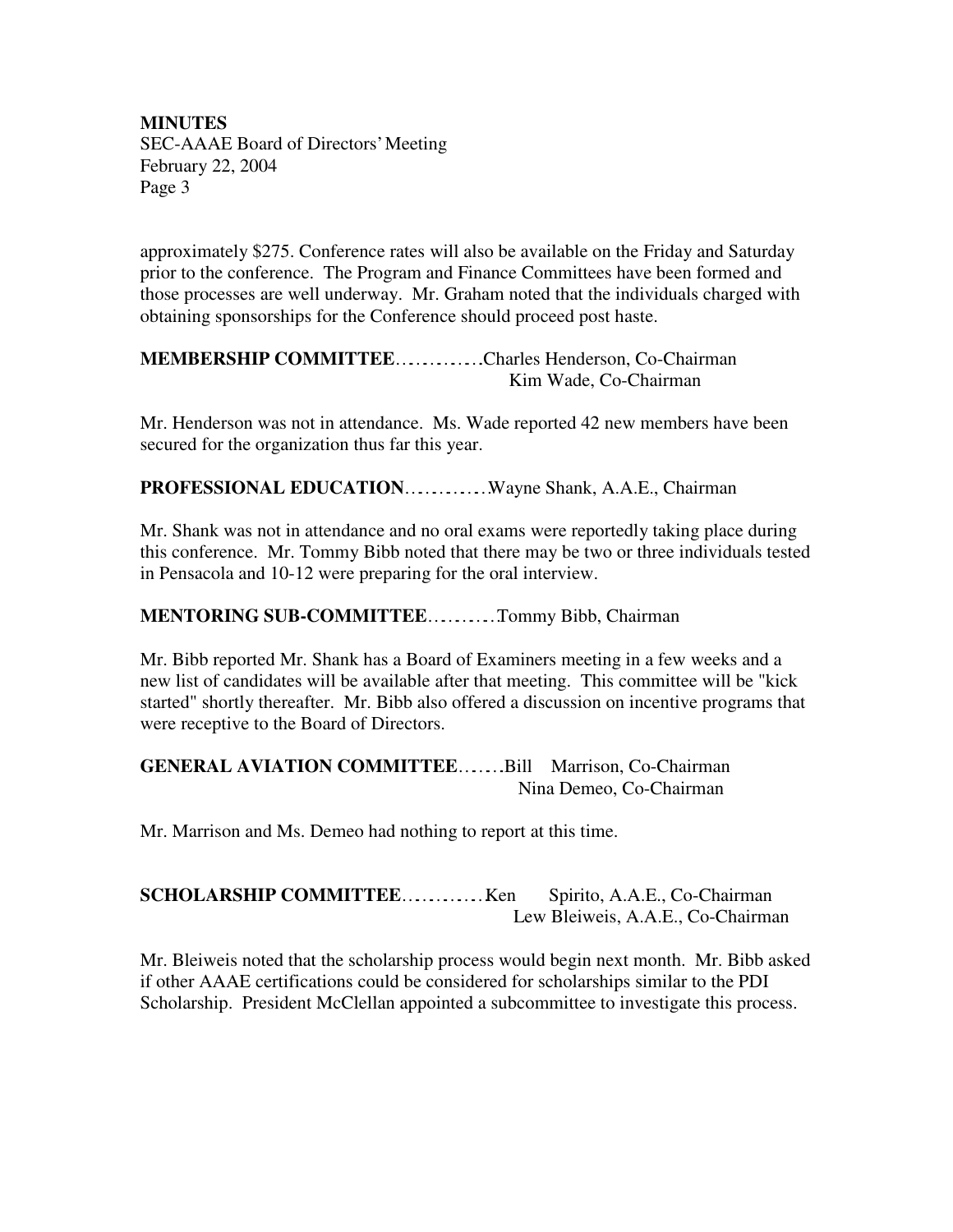#### **CORPORATE LIAISON COMMITTEE**….….Heather Chaney, Co-Chairman Brian Elliott, Co-Chairman

Ms. Chaney was not in attendance. Mr. Elliott reported that the selection process for the SEC-AAAE Corporate Award of Excellence was being prepared for presentation during the course of the 2004 Awards Luncheon in Pensacola. He added that consideration was being given to adding Corporate sponsors to the Chapter Web page and providing them credits in the newsletter.

# **DIVERSITY COMMITTEE**……………………Vacant

No report at this time.

# **EXECUTIVE EMERITUS COMMITTEE**…...Morgan Rankin, Chairman

Mr. Rankin was not in attendance. Mr. Brammer noted two applications had been received for executive emeritus status from Clyde Martin (Savannah, Ga.) and Teresa Miley (Columbus, Miss.). He noted both members met the criteria for this status at the time of application. A motion was presented to approve executive emeritus status for the two members. The motion received a second, there was no discussion and the motion was adopted by unanimous voice.

# **NOMINATIONS COMMITTEE**………………Patrick Graham, Chairman

Mr. Graham noted that he would have a slate of officers ready for the 2004 Annual Conference in Pensacola. President McClellan noted that Mr. Larry Cox, Ms. Sue Stevens and Mr. John Hanlin will serve with Mr. Graham. Mr. Graham noted that individuals interested in serving AAAE and SEC-AAAE should contact Mr. Graham as soon as possible at his new email address of pgraham@savannahairport.com.

**WEBMASTER'S REPORT**……………………Ms. Heather Chaney, Co-Chairman Tommy Bibb, Co-Chairman

Ms. Chaney was not in attendance. President McClellan noted the Chapter's website could be reviewed at http://www.secaaae.org and he encouraged the Board to review the site and make any recommendations for improvements. He noted Mr. Bibb would be assisting Ms. Chaney in updating the website.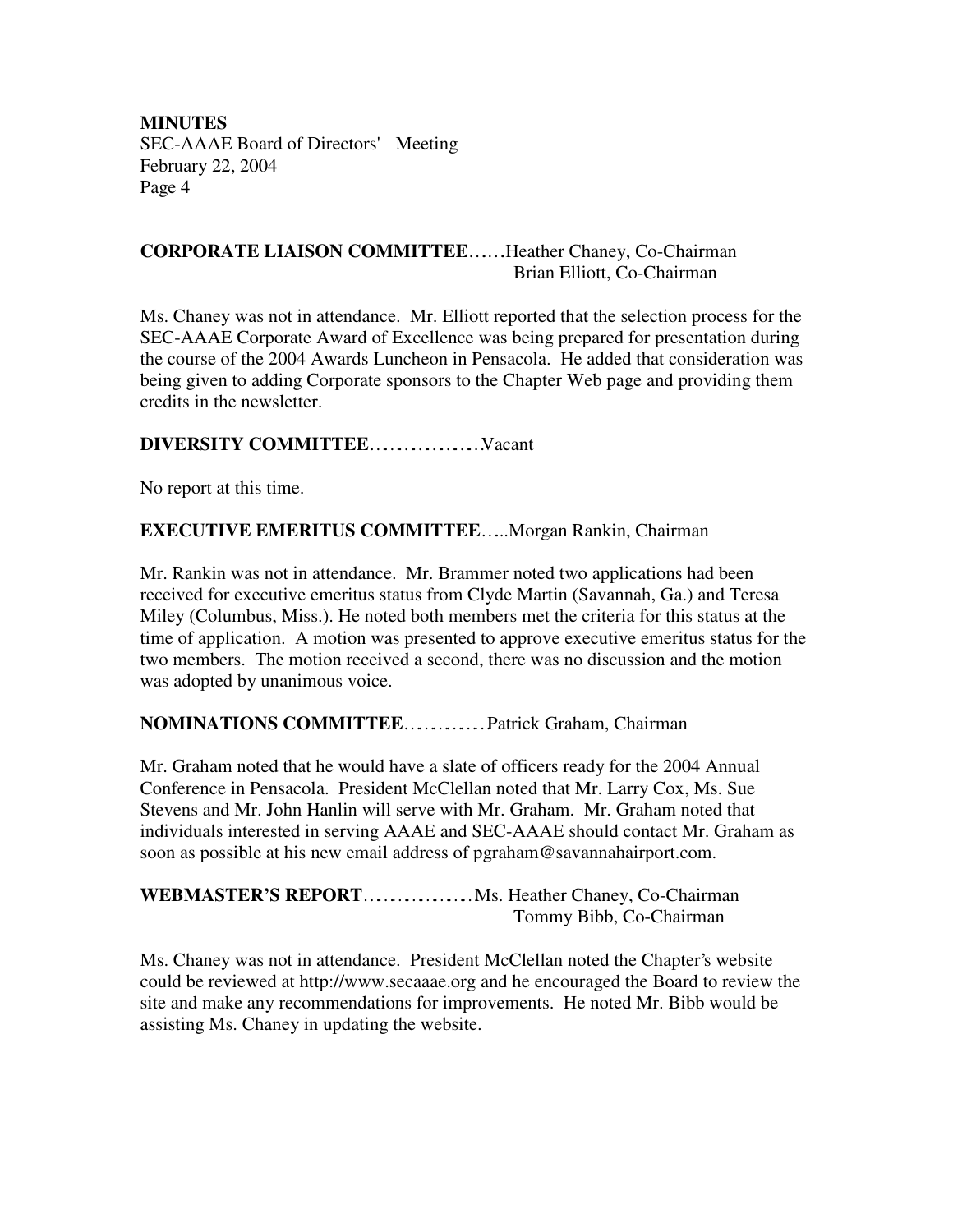#### **RESOLUTIONS & BY-LAWS**………………...Bob Brammer

Mr. Brammer noted the Restated Charter and Bylaws had been prepared for consideration by the membership at the General Membership Meeting to immediately follow the Board Meeting. President McClellan recommended that the Board vote to approve the By-Laws as revised during this meeting and recommend approval by the general membership. The recommendation was placed in the form of a motion was seconded. There was no further discussion and the vote transpired with eight in favor and one against.

#### **V. OLD BUSINESS:**

Natural Disaster Symposium……………………..Ken Spirito, Chairman

Mr. Spirito was not in attendance. President McClellan presented a written synopsis of Mr. Spirito's work on the Committee and an overview as to how the process would work with AAAE. The Board reached a consensus that this symposium should be an add-on to the SEC-AAAE Annual Meeting in Little Rock, Ark. It was determined that AAAE should be invited to assist with the Symposium on a 50/50 profit share basis.

# **VI. NEW BUSINESS:**

2005 Annual Conference………………………………Tim Doll, Little Rock Tommy Bibb, Nashville

Mr. Doll and Mr. Bibb made brief presentations to the Board with the understanding that the location for the 2005 Annual Conference would be determined by the general membership immediately following this Board of Directors' Meeting.

A consensus was obtained to recommend Little Rock to the general membership for approval.

2006 Annual Conference………………………………Tim Doll, Little Rock Chuck Henderson, Columbia

Mr. Doll withdrew his offer. Mr. Henderson was not in attendance. President McClellan made a brief presentation to the Board with the understanding that the location for the 2006 Annual Conference would be determined by the general membership immediately following this Board of Directors' Meeting.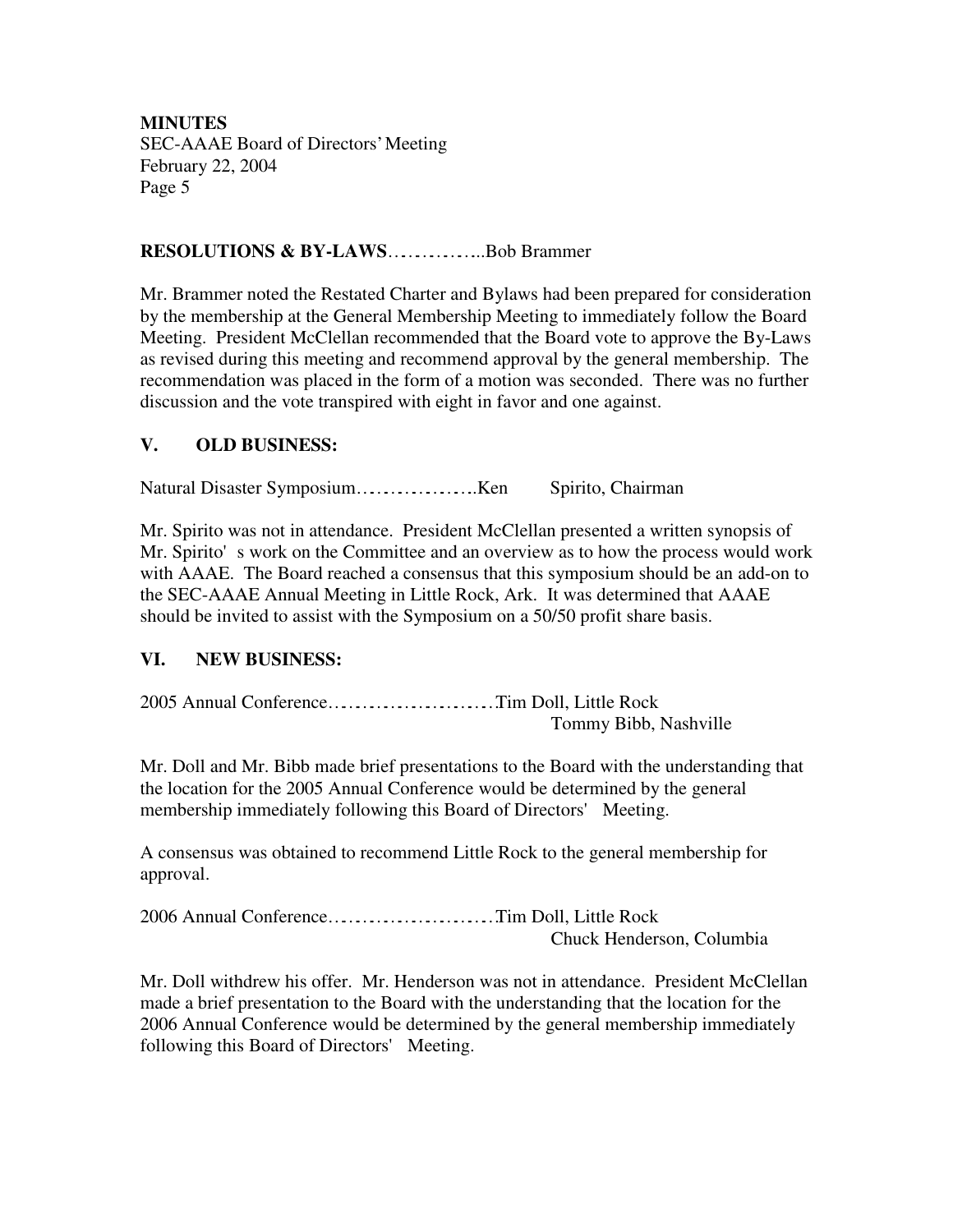A consensus was obtained to recommend Columbia to the general membership for approval.

2007 Annual Conference………………………………Tim Doll, Little Rock Lew Bleiweis, Louisville Tommy Bibb, Nashville

Mr. Doll withdrew his offer. Mr. Bleiweis and Mr. Bibb made brief presentations to the Board with the understanding that the location for the 2007 annual conference would be determined by the general membership immediately following this Board of Directors' Meeting.

A consensus was obtained to recommend Nashville to the general membership for approval.

RECORD DATE**:**……………………………………..Bob Brammer

Mr. Brammer noted that the Record Date for the Pensacola General Membership Meeting would be March 25, 2004, if the Restated Charter and Bylaws were not approved by the general membership.

# **VII. ANNOUNCEMENTS**:

AAAE/ACI-NA Task Force…………………………...Patrick Graham

Mr. Graham reported that a joint AAAE/ACI-NA Board Meeting will be held in Las Vegas during the AAAE Annual Conference to determine the outcome of the task force's work. President McClellan provided an overview of the task force's goals and objectives.